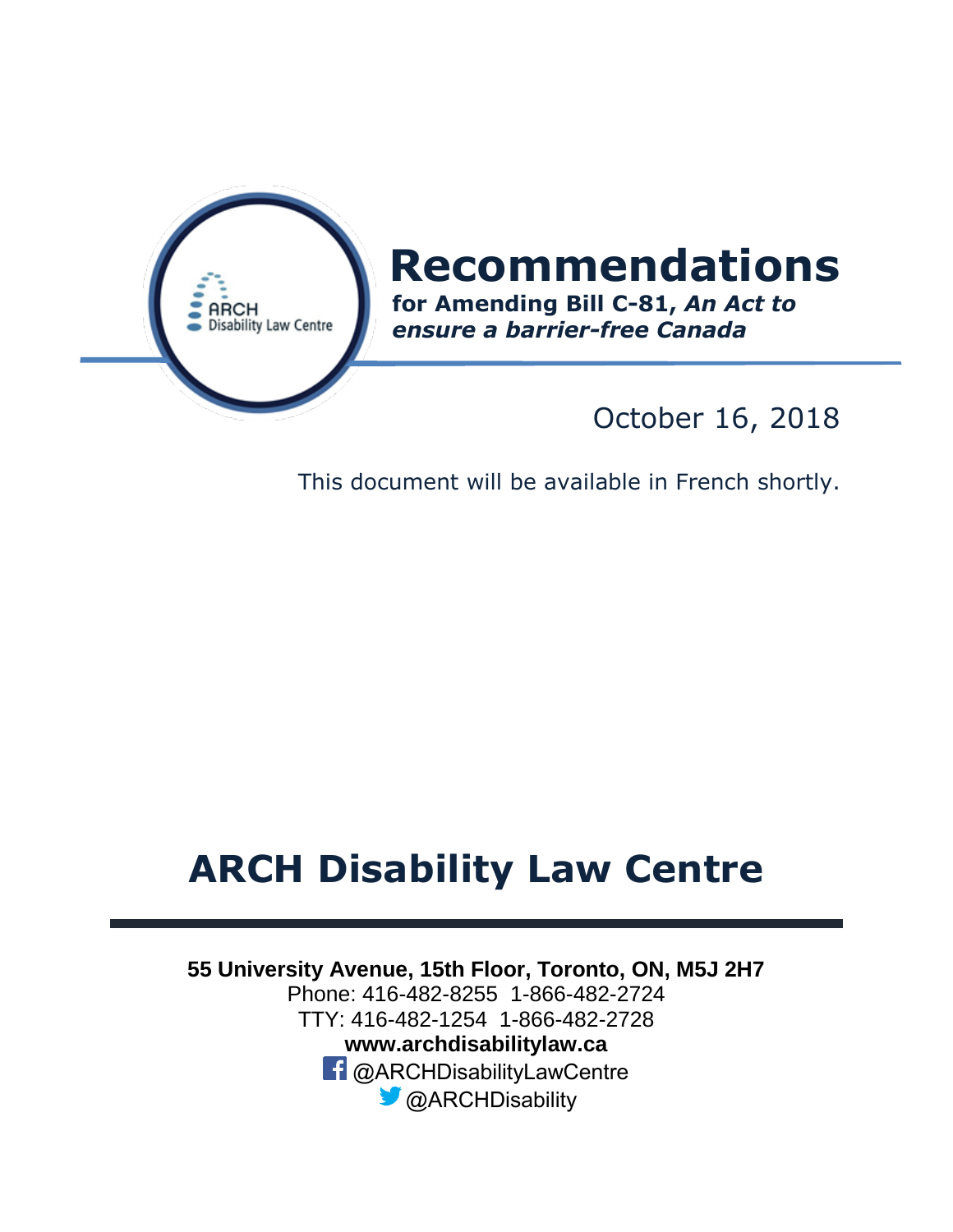#### **Strengthening Bill C-81**

Bill C-81, *An Act to ensure a barrier-free Canada*, is a significant piece of legislation that has the potential to truly advance accessibility and inclusion of persons with disabilities in Canada. ARCH Disability Law Centre makes the following recommendations for strengthening Bill C-81. These recommended amendments are necessary to ensure that the Bill achieves its purpose and potential.

Our recommendations are grounded in the legal research and analysis that ARCH conducted on Bill C-81, the consultations that informed our final report, and ARCH's ongoing work with disability organizations and communities in relation to the Bill. To read ARCH's final report on Bill C-81, go to:

[http://archdisabilitylaw.ca/Legal\\_Analysis\\_of\\_Accessible\\_Canada\\_Act\\_Final\\_Report.](http://archdisabilitylaw.ca/Legal_Analysis_of_Accessible_Canada_Act_Final_Report)

In addition, these recommendations are informed by ARCH's expertise in human rights law, international disability rights law, accessibility laws, and the experiences of the communities of persons with disabilities whom we serve. Many of the recommendations made by the Federal Accessibility Legislation Alliance (FALA), the AODA Alliance, other disability organizations and persons with disabilities complement and enhance the recommendations made by ARCH.

**1. Bill C-81 must require government and other bodies to implement key elements:** Many sections of the Bill use the permissive language may. The legal effect is to give government and other bodies power to make and enforce accessibility requirements, but not actually require this power to be used. In key provisions, may must be changed to shall, to ensure that accessibility requirements are made and enforced.

- It is critical to change the word may to shall in section 117. Using shall will ensure that the government will make accessibility standards in the areas identified in section 5, and in additional areas. Without a requirement to make accessibility standards into regulations, there is no assurance that the government will do so and therefore no assurance that the law will advance accessibility in Canada.
- It is critical to change the word may to shall in section 4, so that the Governor in Council will designate a Minister responsible for the Act.
- The word may must be changed to shall in section 111(1). This will ensure that the government is required to appoint a Chief Accessibility Officer.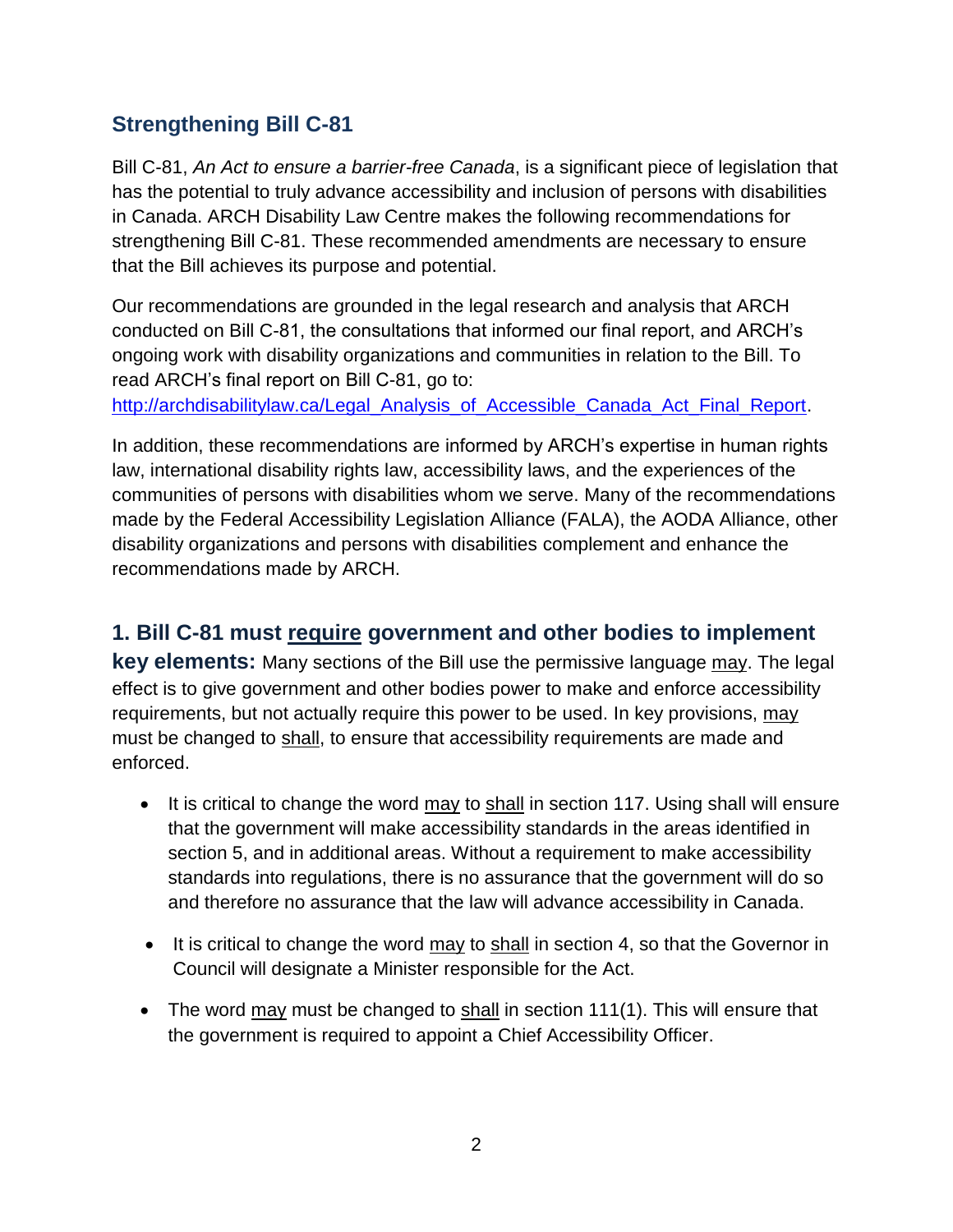- The word may must be changed to shall in section 16, to ensure that the federal Minister will coordinate accessibility efforts with the provinces and territories.
- The word may must be changed to shall in section 95. This change will ensure that the Accessibility Commissioner *does* investigate all complaints that fall within its purview. There is no justification for the Accessibility Commissioner to decline to investigate if all the criteria described in the Bill are met, since there would be no other legal mechanism available for pursuing the complaint.
- The word  $\frac{\text{max}}{\text{max}}$  must be changed to  $\frac{\text{shall}}{\text{ball}}$  in section 75(1). This change will ensure that the Accessibility Commissioner makes a compliance order every time there are reasonable grounds to believe that an organization is not complying with the Act.
- The word may must be changed to shall in section 93, to require the Accessibility Commissioner to publicize information about violations of the Act. Publicity together with a modest penalty will create a stronger enforcement and deterrence mechanism.

#### **2. Bill C-81 must designate CASDO as the only body to develop**

**accessibility standards:** The Bill gives powers to more than one body to create accessibility requirements in many areas. The Canadian Transportation Agency (CTA) and the Canadian Radio-television and Telecommunications Commission (CRTC) have powers to enact accessibility standards in certain areas, and the Canadian Accessibility Standards Development Organization (CASDO) has powers to create proposed accessibility standards which the federal government may enact into law. This creates a legally complex scheme. It may be difficult for the public to identify which accessibility requirements apply to which organizations. It risks creating inconsistent accessibility requirements. There are significant concerns that the CTA and CRTC lack the necessary expertise in human rights and accessibility to create robust accessibility standards. $1$ 

#### **Instead, the Bill must be amended to empower CASDO to develop and review all proposed accessibility standards. Those sections of the Bill which provide for the CTA and CRTC to have regulation making powers must be omitted.**

This change is necessary to simplify the scheme and enable the public to more readily understand which accessibility requirements apply to which organizations. It will ensure

<sup>&</sup>lt;sup>1</sup> For more detailed legal and practice analysis on this point, see pages 37-38, 41-42, 47 of ARCH's final report, available at: [http://archdisabilitylaw.ca/Legal\\_Analysis\\_of\\_Accessible\\_Canada\\_Act\\_Final\\_Report.](http://archdisabilitylaw.ca/Legal_Analysis_of_Accessible_Canada_Act_Final_Report)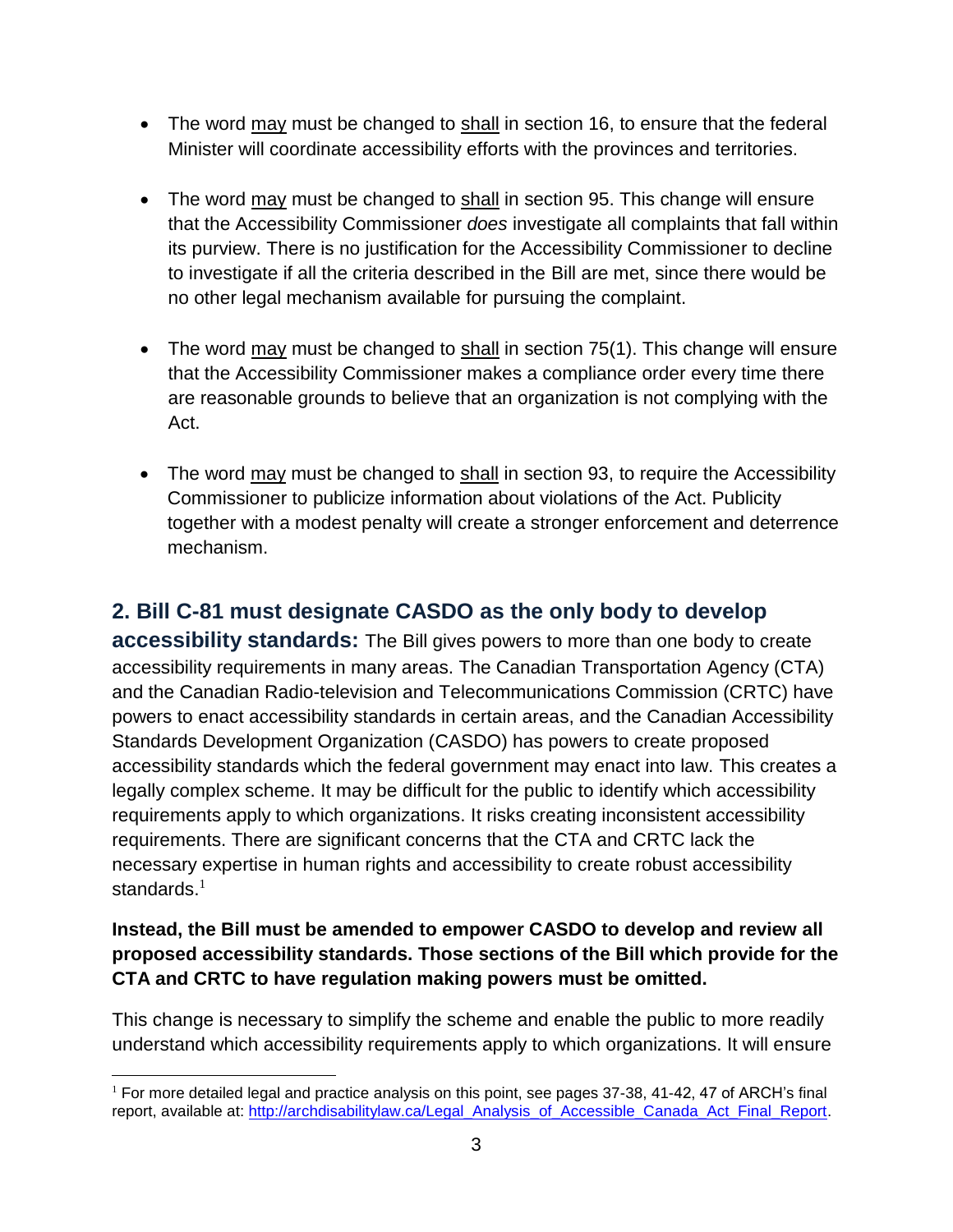that accessibility standards are created by persons who have knowledge and expertise in disability, accessibility and human rights. This will produce standards that are as robust and progressive as possible. ARCH recognizes the importance of building upon the subject matter expertise that the CTA and CRTC possess in transportation and telecommunications. Therefore, ARCH recommends that the CASDO committee which develops or reviews accessibility standards in relation to transportation must include representatives from the CTA. Likewise, the CASDO committee which develops or reviews accessibility standards in relation to information and communication technologies must include representatives from the CRTC.

#### **3. Bill C-81 must designate the Accessibility Commissioner as the one body to handle compliance with accessibility standards and**

**adjudication of complaints:** The Bill does not designate one central agency to oversee compliance with accessibility requirements and adjudicate accessibility complaints. Instead, enforcement will be done by multiple agencies, including the Accessibility Commissioner, CRTC, CTA, and the Federal Public Sector Labour Relations and Employment Board. This approach will create confusion and additional, unnecessary barriers to access to justice for persons with disabilities. Multiple bodies adjudicating accessibility complaints will likely result in uneven or unfair enforcement of the Act since different bodies may adopt different or contradictory approaches. Experience demonstrates that the CTA and CRTC may be more likely to treat human rights and accessibility as secondary to technical concerns.<sup>2</sup> Should this be borne out, it would result in weak adjudication of transportation and telecommunications complaints.

**Instead, ARCH recommends that the Bill be amended to centralize compliance oversight and complaint handling within the Accessibility Commissioner.** The Accessibility Commissioner should receive all complaints. The CTA and CRTC should not retain powers to receive or adjudicate accessibility complaints under the Bill.

Further, ARCH recommends that the Bill be amended to eliminate duplication in reporting requirements. Part 10 of the Act requires organizations to submit two sets of accessibility plans, feedback processes and progress reports to different agencies. This siloed approach to reporting could cause confusion for regulated entities and the public, and could impede the adoption of a holistic approach to accessibility issues. It would also be unnecessarily taxing on resources in terms of the time required by industry to prepare multiple documents, and by the CRTC, CTA and Accessibility Commissioner's

 $^2$  For more detailed legal and practice analysis on this point, see pages 41-42, 47, 57-62 of ARCH's final report, available at: [http://archdisabilitylaw.ca/Legal\\_Analysis\\_of\\_Accessible\\_Canada\\_Act\\_Final\\_Report.](http://archdisabilitylaw.ca/Legal_Analysis_of_Accessible_Canada_Act_Final_Report)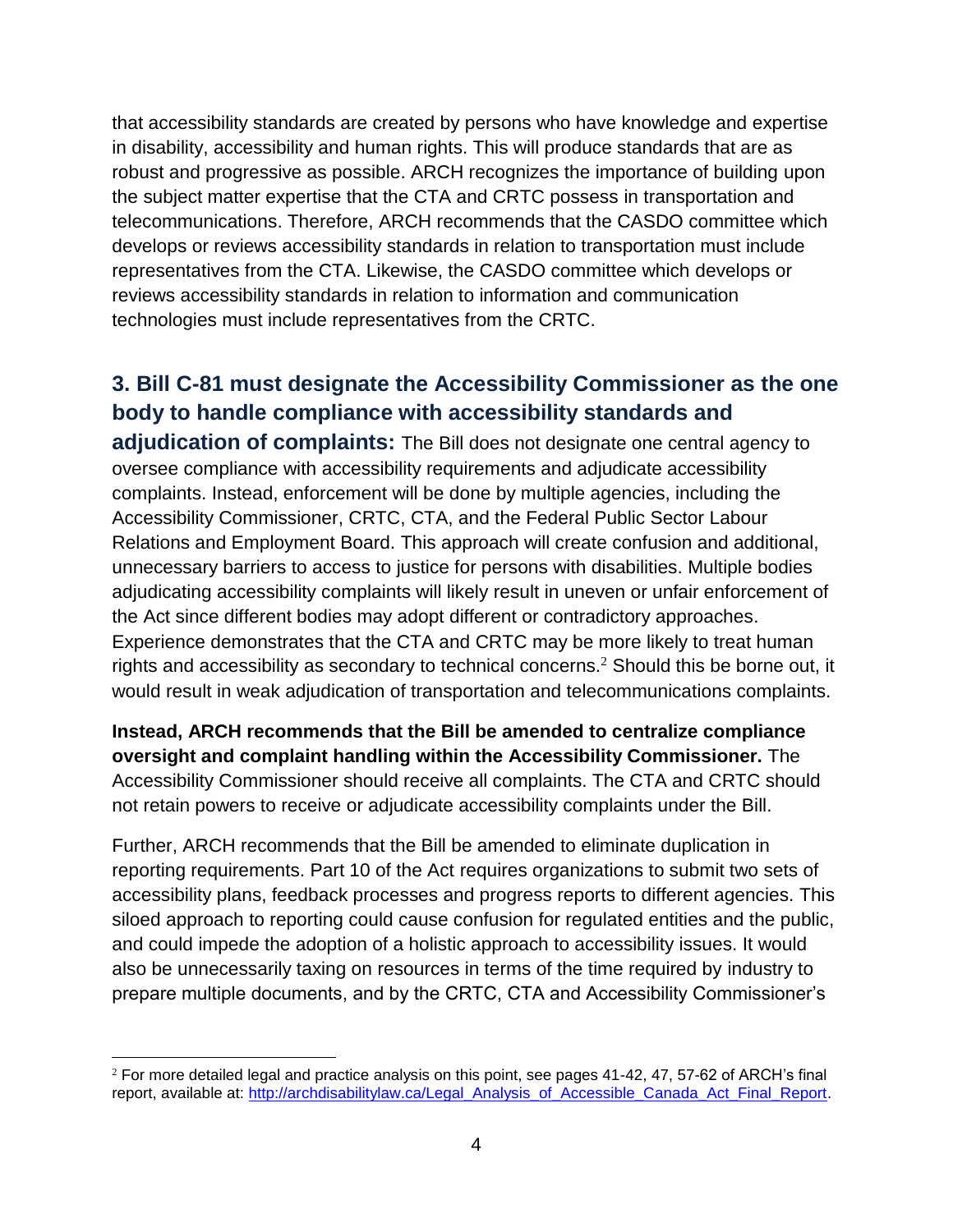staff to review them. Instead, all accessibility reports must be submitted to the Accessibility Commissioner.

**4. Bill C-81 must include dates and timelines:** The Bill does not include dates or timelines for achieving its purpose of a Canada without barriers, nor does it include dates or timelines for implementing key requirements such as making accessibility standards. Timelines are essential for ensuring that the Bill will advance accessibility in Canada.

- Section 5 must include a specific year or period of time by which a Canada without barriers will be achieved.
- Section 11(1) must include the same year or period of time as section 5.
- The Bill must include timelines by which CASDO must develop accessibility standards in employment, the built environment, information and communication technologies, the procurement of goods and services, the delivery of programs and services, and transportation.
- The Bill must include timelines by which CASDO must review and revise accessibility standards.
- Section 117 must be amended to include a timeline within which the Federal Government will enact accessibility standards into regulations.

**5. Bill C-81 must ensure that CASDO, the Accessibility Commissioner and other key positions are sufficiently independent:** Independence is critical to allow CASDO and the Accessibility Commissioner to carry out their mandates for developing and revising accessibility standards or overseeing enforcement and compliance with the Bill unencumbered by the political and policy priorities of the government of the day. Without sufficient independence, key accountability measures will be seen as weak.

- Section 17(2) must be amended to state that CASDO is an organization independent or at arms-length from government.
- ARCH adopts the recommendation of the AODA Alliance that section 21(1) must be amended to allow the Minister to issue only non-binding general directions to CASDO.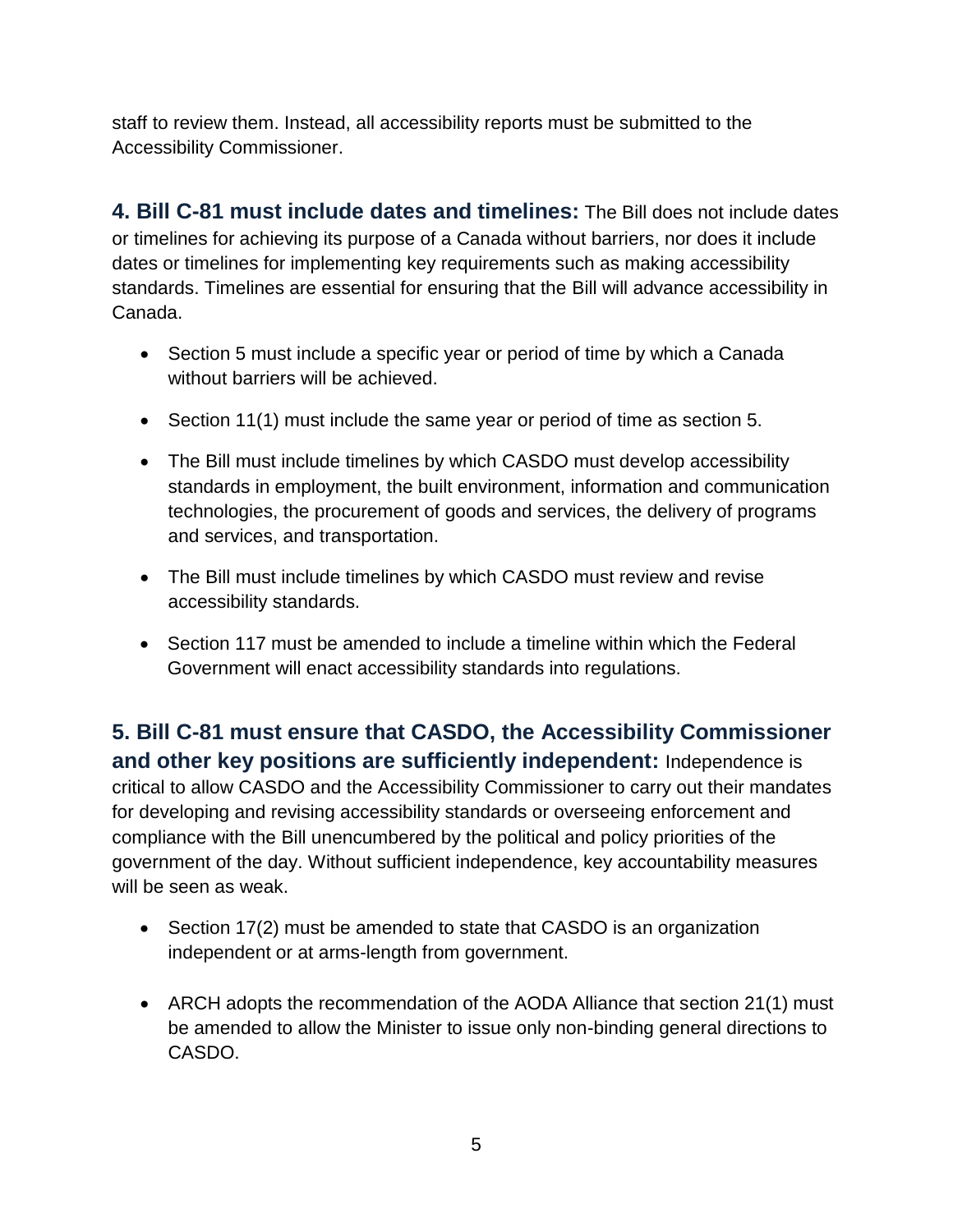- The Bill must be amended to provide for fixed-term appointments of CASDO directors, with removal based on a good behaviour or competence standard.
- Section 36 must be amended to provide that CASDO report directly to Parliament, rather than to the Minister.
- ARCH adopts the AODA Alliance's recommendations in relation to measures that must be taken to strengthen representation of persons with disabilities on  $CASDO.<sup>3</sup>$
- Section 39 must be amended to provide that the Accessibility Commissioner will report to Parliament, not to the Minister. This would provide the Commissioner with a greater degree of independence.

#### **6. Bill C-81 must not allow organizations to be exempted from complying with accessibility requirements:** The Bill allows for regulated entities to be exempted from complying with accessibility requirements. There is no

principled reason why some organizations should be exempted. Any exemptions will weaken the overall purpose of the Act.

 $\overline{a}$ 

<sup>&</sup>lt;sup>3</sup> The AODA Alliance's recommendations include:

Section 32 of the bill should be amended to require compensation and reasonable expenses for members of CASDO advisory committees, and particularly, for those from the disability community or non-profit and voluntary sectors.

Section 32(1) of the bill should be amended to require the CASDO CEO to consult with the CASDO board when selecting membership of an advisory committee to assist CASDO with developing accessibility standards.

Part 2 of the bill should be amended to:

Require CASDO to consult the public, including people with disabilities, along specified time lines, on which accessibility standards it should create.

Require CASDO to make public, along specified and regular time lines, the accessibility standards it has decided to start to develop, and the work in progress on these standards.

Require CASDO to promptly make public the minutes of CASDO advisory committees and of the CASDO board, which should be required to be kept. These minutes should identify any draft recommendations under consideration, so the public knows exactly what CASDO is considering.

Require CASDO to consult the public, including the disability community, on the contents of accessibility standards it is considering adopting.

More detail on these points is in the AODA Alliance's Brief to Parliament on Bill C-81, September 27, 2018, available at: [https://www.aodaalliance.org/whats-new/please-tell-the-federal-government-if-you](https://www.aodaalliance.org/whats-new/please-tell-the-federal-government-if-you-support-the-aoda-alliances-finalized-brief-to-the-parliament-of-canada-that-requests-amendments-to-bill-c-81-the-proposed-accessible-canada-act/)[support-the-aoda-alliances-finalized-brief-to-the-parliament-of-canada-that-requests-amendments-to-bill](https://www.aodaalliance.org/whats-new/please-tell-the-federal-government-if-you-support-the-aoda-alliances-finalized-brief-to-the-parliament-of-canada-that-requests-amendments-to-bill-c-81-the-proposed-accessible-canada-act/)[c-81-the-proposed-accessible-canada-act/](https://www.aodaalliance.org/whats-new/please-tell-the-federal-government-if-you-support-the-aoda-alliances-finalized-brief-to-the-parliament-of-canada-that-requests-amendments-to-bill-c-81-the-proposed-accessible-canada-act/)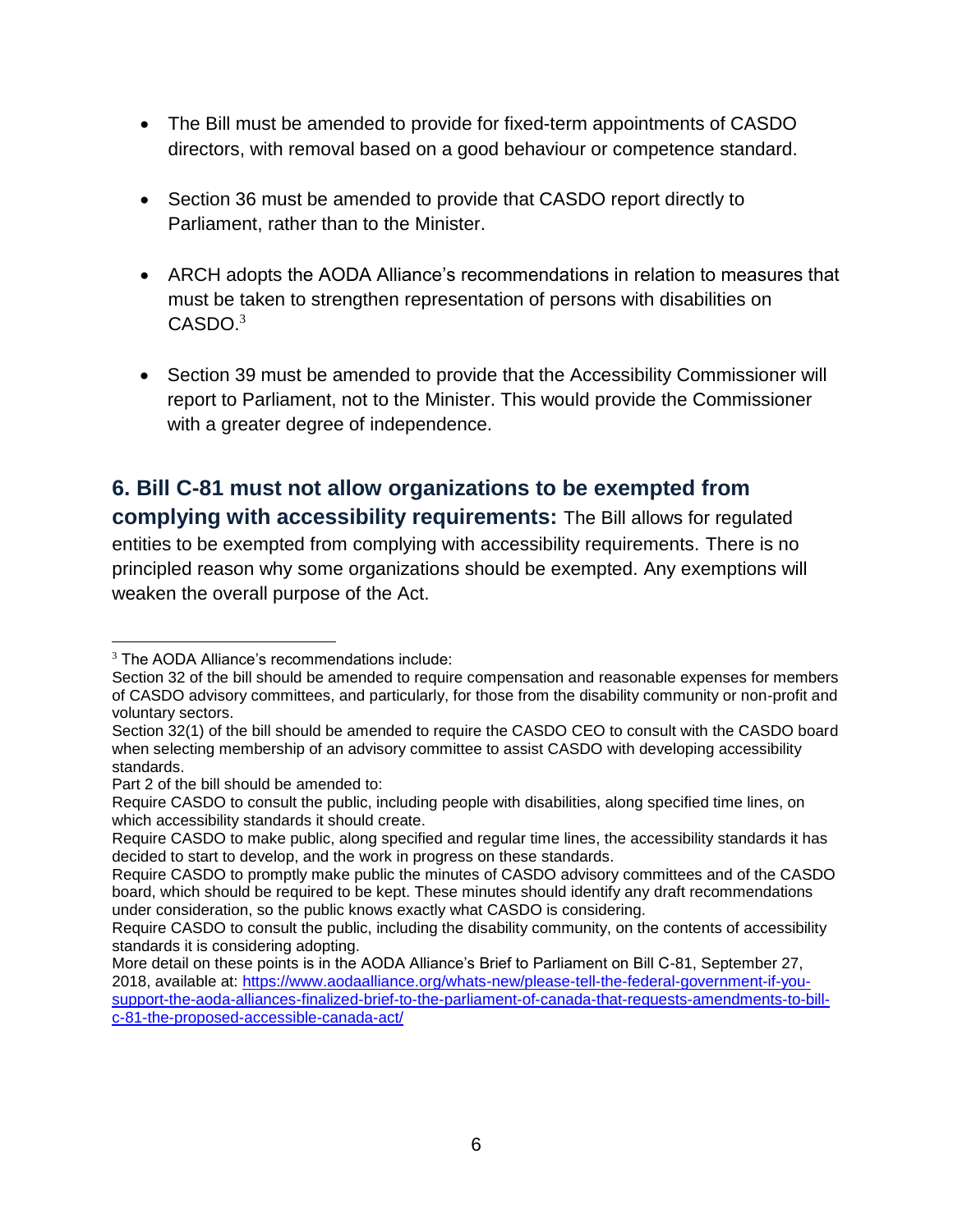- Sections  $46(1)$ ,  $55(1)$ ,  $64(1)$  and  $68(1)$  must be omitted from the Bill. These sections permit the Minister, the CRTC or the CTA to exempt organizations from complying with requirements to prepare and publish accessibility plans, create feedback processes and develop progress reports.
- Section 117(1)(l) must be omitted from the Bill. This section permits the government to exempt certain organizations or undertakings from producing and publishing accessibility plans, feedback processes and progress reports.
- Section 117(2) must be amended to require the government to provide reasons for proposing the creation of classes of entities, provide information on whether the class will be exempted from any accessibility requirements, make this information public, provide an opportunity for feedback, and consider this feedback before creating the class. If certain classes of organizations are exempt from accessibility requirements, this exemption should be subject to future review to ensure that it is still needed.

#### **7. Bill C-81 must ensure that accessibility requirements do not diminish existing legal rights of persons with disabilities:**

- The preamble and purpose sections of Bill C-81 must clarify that nothing in the Act lessens the existing human rights obligations of federally-regulated entities under the *Canadian Human Rights Act*, and that where a conflict arises between the Act and another law, the law that provides the greatest accessibility for persons with disabilities will apply.
- Section 117 must state that nothing in the regulations can reduce or minimize the right to be free from discrimination under the *Canadian Human Rights Act* and the *Charter*.
- Bill C-81 must be amended to require the Canadian Transportation Agency (CTA) to apply the same legal test for discrimination as the Canadian Human Rights Commission and Tribunal. This change is necessary because Bill C-81 will make the CTA the primary forum for adjudicating accessible transportation complaints pursuant to the *Canada Transportation Act*. Without this amendment,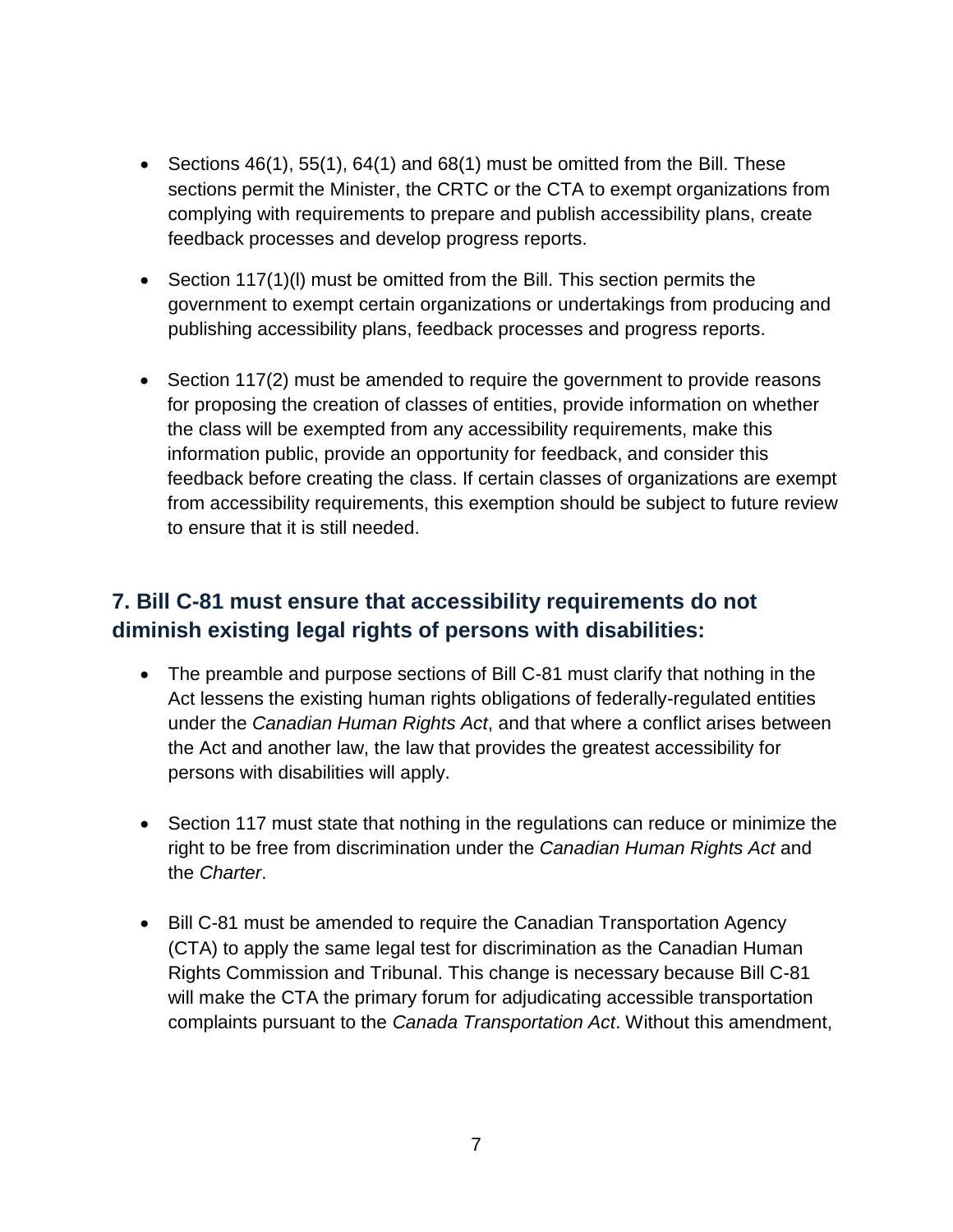it is likely that many accessible transportation complaints at the CTA will fail or not get the full benefit of a robust human rights legal analysis. $4$ 

 Bill C-81 must be amended to clarify that compliance with regulations under the *Canada Transportation Act* does not necessarily mean that an "undue barrier" or discriminatory barrier does not exist. Without this amendment, it is likely that transportation organizations who have complied with accessibility standards will not also be required to comply with their legal obligations under the *Canadian Human Rights Act*. 5

#### **8. Bill C-81 must address barriers created by poverty and**

**intersectional discrimination:** The Bill must do more to address the multiple and intersectional barriers experienced by persons with disabilities in relation to their identities, and by persons with disabilities who live in poverty or on low incomes.

- Section 6 must be amended to include the following additional principles:
	- o Persons with disabilities disproportionately live in conditions of poverty.
	- o Women and girls with disabilities experience unique and intersecting barriers to accessibility, which must be recognized and addressed.
	- o Persons with disabilities are diverse and experience multiple and intersecting barriers, as a result of discrimination on the basis of disability or multiple disabilities, race, national or ethnic origin, colour, religion, age, sex, sexual orientation, gender identity or expression, marital status, family status, genetic characteristics, and/or conviction for an offence for which a pardon has been granted or in respect of which a record suspension has been ordered. Multiple and intersectional barriers must be recognized and addressed.
	- $\circ$  Barrier identification, removal and prevention must be done in accordance with principles of inclusive design and universal design.

 $\overline{a}$ 

<sup>4</sup> For more detailed legal and practice analysis on this point, see pages 41-42, 47, 57-62 of ARCH's final report, available at: [http://archdisabilitylaw.ca/Legal\\_Analysis\\_of\\_Accessible\\_Canada\\_Act\\_Final\\_Report.](http://archdisabilitylaw.ca/Legal_Analysis_of_Accessible_Canada_Act_Final_Report)  $5$  For more detailed legal and practice analysis on this point, see pages 41-42, 47, 57-62 of ARCH's final report, available at: [http://archdisabilitylaw.ca/Legal\\_Analysis\\_of\\_Accessible\\_Canada\\_Act\\_Final\\_Report.](http://archdisabilitylaw.ca/Legal_Analysis_of_Accessible_Canada_Act_Final_Report)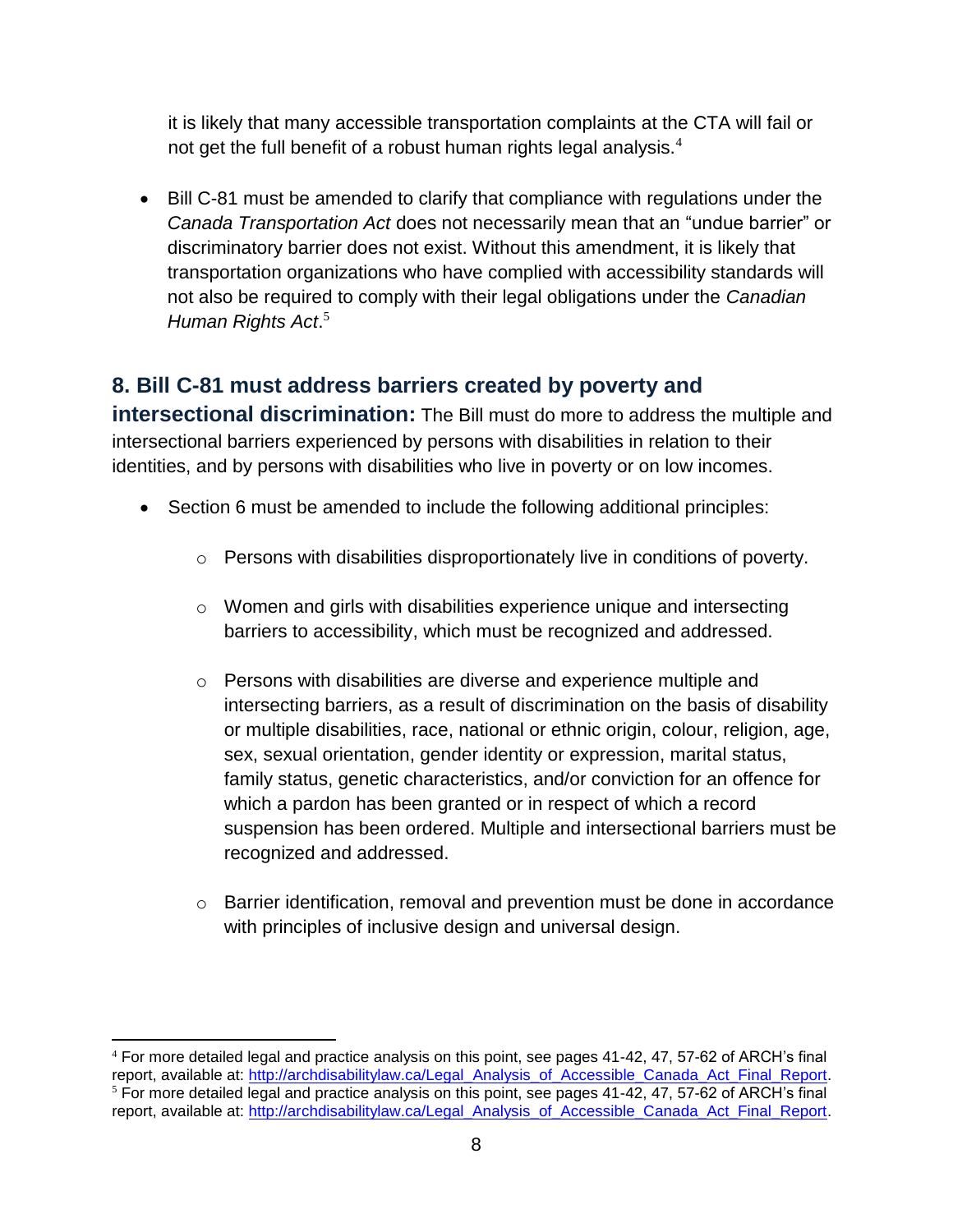- o In accordance with Article 12 of the *Convention on the Rights of Persons with Disabilities*, persons with disabilities enjoy legal capacity on an equal basis with others in all aspects of life.
- Part 4 must include an additional provision requiring accessibility plans to relate to the purpose of the Act and to be prepared and implemented in accordance with the principles of the Act. Plans should address how they will contribute to achieving a Canada without barriers by the date specified in the Act. These changes would strengthen the effectiveness of accessibility plans, and help to ensure that barrier identification, prevention and removal addresses issues of intersectionality and poverty.
- Similarly, section 117 must be amended to require that regulations advance the purpose and further the principles of the Act.
- Part 6 must provide that the Accessibility Commissioner will receive anti-racism, anti-oppression and cultural competency training to ensure that the complaint process does not perpetuate systemic discrimination experienced by ethno-racial persons with disabilities or Indigenous persons with disabilities.
- Part 6 must be amended to provide for a participant funding program, which would address barriers to access to justice experienced by persons with disabilities who live in poverty or are on low incomes.
- Section 5 must use language of design and delivery of programs and services. This change is necessary to avoid the foreseeable problem of the substantive objectives or parameters of a program being put in place before thinking about disability, accessibility and inclusion. Accessibility and inclusion must not be after-the-fact considerations.
- ARCH adopts the recommendation made by FALA that the *Preamble* must be amended by changing Canadians to persons in Canada.<sup>6</sup> This change is necessary to help to ensure that everyone in Canada, regardless of their citizenship status or identification with Canada, benefits from accessibility requirements under the Act.

 $\overline{a}$ <sup>6</sup> More details on this point are available in the Federal Accessibility Legilsation Alliance (FALA)'s Recommendations for Improving Bill C-81, the Proposed Accessible Canada Act, October 2018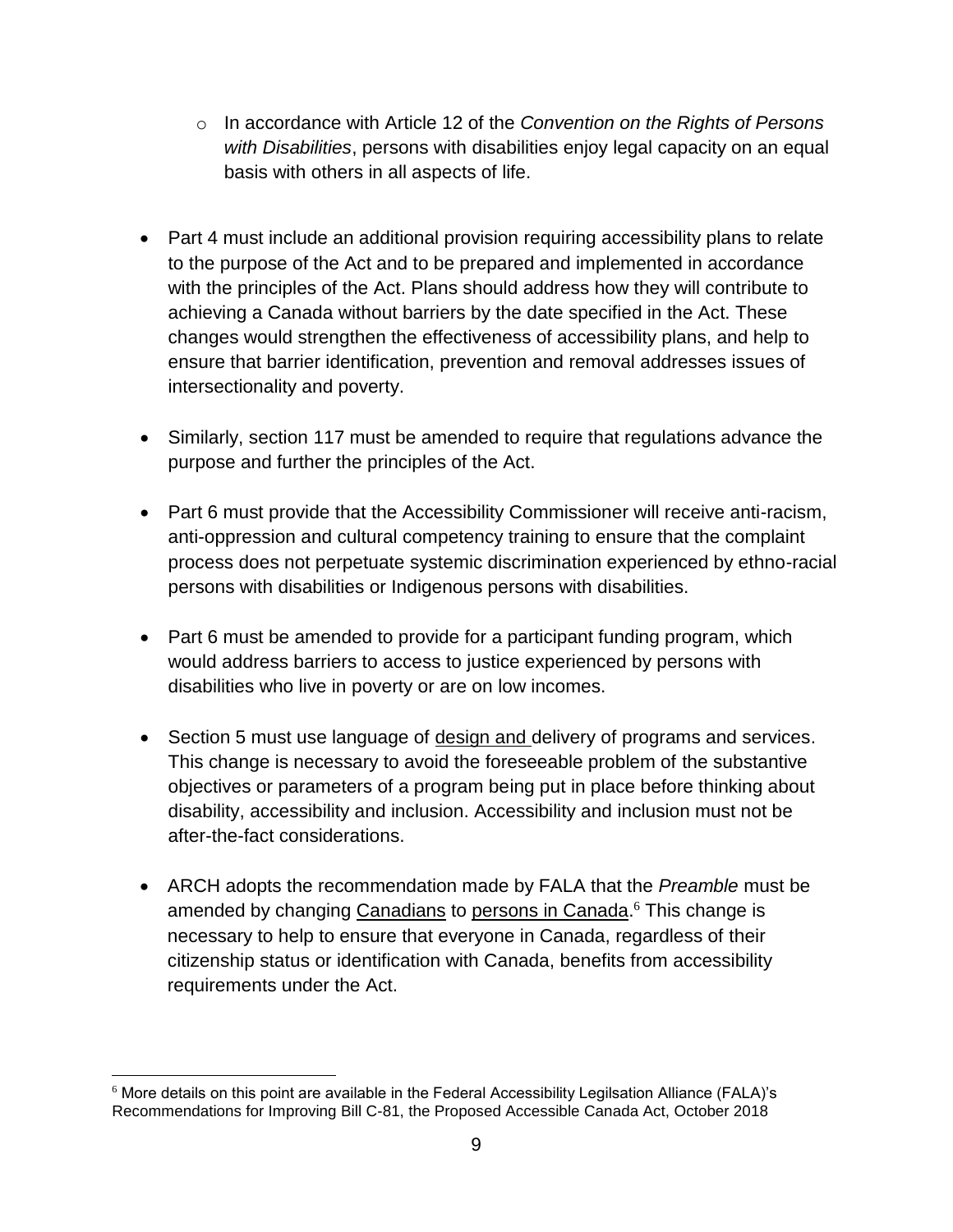#### **9. ARCH supports the recommendation made by FALA, Canadian Association of the Deaf and others that Bill C-81 must recognize ASL and lsq as official languages of people who are Deaf in Canada.**

**10. Bill C-81 must address barriers experienced by Indigenous and First Nations persons with disabilities:** The Government of Canada must work with Indigenous communities and First Nations to determine what amendments are required to ensure that the Bill addresses barriers experienced by these communities.

**11. ARCH agrees with FALA that it is essential to identify, remove and prevent barriers in relation to communication. The Bill must be clarified to ensure that communication is addressed within each of the areas enumerated in section 5, in a manner that complements existing legal obligations to accommodate persons with disabilities.** 

#### **12. Bill C-81 must include stronger provisions for reviewing the**  *Accessible Canada Act* **and monitoring the** *Convention on the Rights of Persons with Disabilities***:**

- Section 131 must be amended to require that the committee conduct its first review 5 years after the date on which the Act is proclaimed into law. This change will prevent the review from being delayed if the regulations are not promptly passed.
- Section 132 must be amended to require the first independent review of the Act to be held in 2025 and every four years thereafter. This will coincide with Canada's reporting obligations under the *Convention on the Rights of Persons with Disabilities (CRPD).*
- Section 149 must ensure that persons with disabilities participate meaningfully in monitoring the implementation of the *CRPD.* Such participation is required under article 33(3) of the *CRPD*. Section 149 must be amended to require the Canadian Human Rights Commission to monitor in accordance with articles 33(2) and 33(3) of the *CRPD*. Sufficient resources must be provided to the Commission and disability communities to support them to fulfill these roles.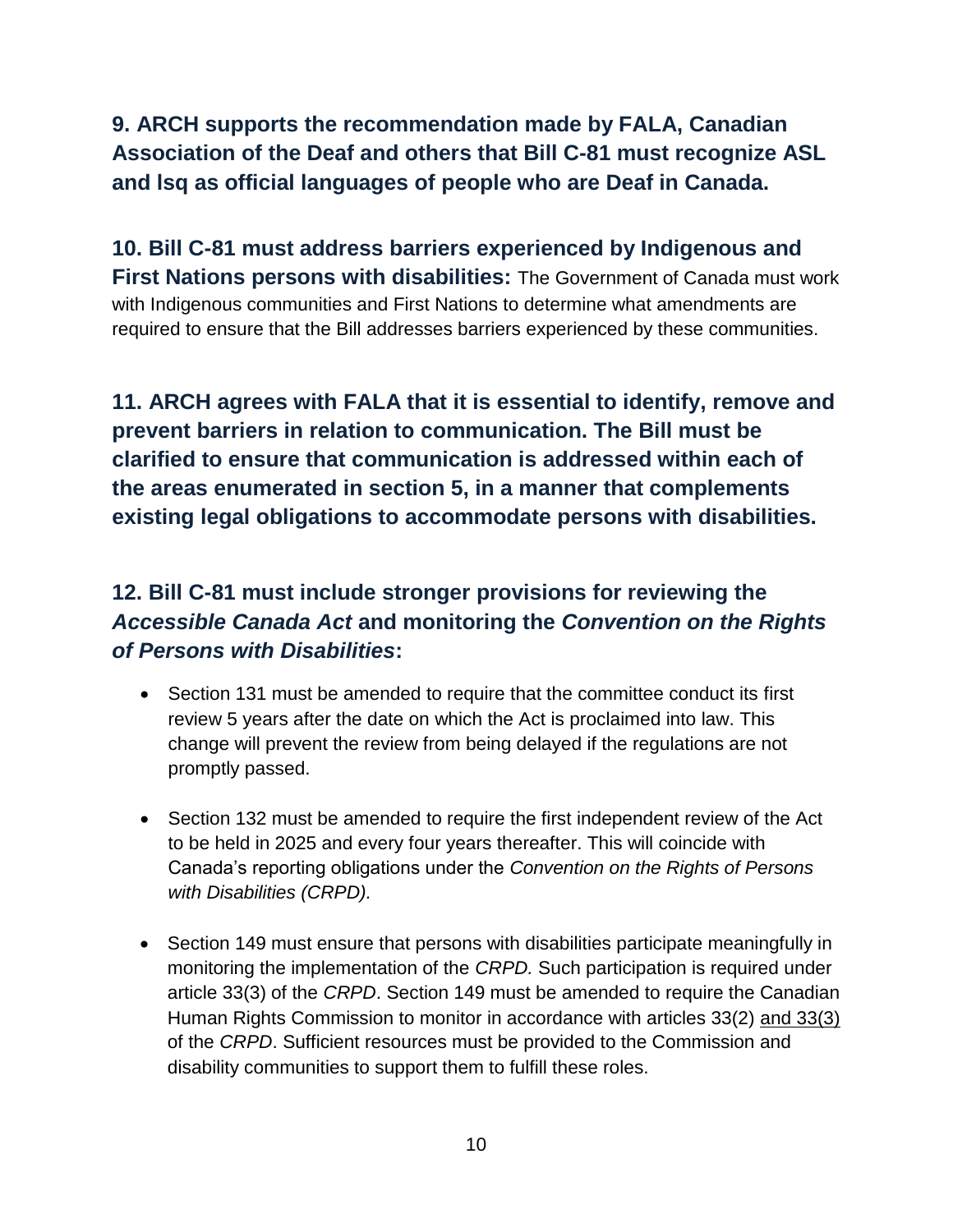#### **13. Bill C-81 must include stronger definitions of disability and barrier:**

- Section 2 must be amended by adding disability includes but is not limited to at the beginning of the definition of disability, and by adding whether the disability is evident or not to the definition of disability. These changes would make the definition of disability broader and more inclusive.
- Section 2 should be amended by adding the word law to the definition of barrier. This change would help to ensure that barriers created by federal laws are identified, removed and prevented.

**14. Bill C-81 must require the Minister to progressively realize a barrier-free Canada:** Sections 11(2) – 16 must be amended to include additional duties to ensure that the Minister responsible for the Act implements progressive realization of a barrier-free Canada. These additional duties include:

- the Minister shall establish benchmarks for progressively realizing a Canada without barriers;
- the Minister shall establish progressive timelines for meeting these benchmarks;
- the Minister shall regularly assess progress towards meeting these benchmarks. In this respect section 15 should be changed to: Subject to the Statistics Act, the Minister shall collect, analyse, interpret, publish and distribute information in relation to matters relating to accessibility. An additional subsection must be added requiring the Minister to collect, analyse, interpret, publish and distribute information regarding progress being made towards meeting established benchmarks within the time specified in the Act.

#### **15. Bill C-81 must ensure that the process for making complaints to the Accessibility Commissioner is fair:**

• Section 95(e) must be amended to make it clear that the one year limitation period to file an accessibility complaint begins from the time the complainant became aware of the act or omission which caused them to suffer a loss. This change will ensure that people are not prevented from filing an accessibility complaint because they were not aware of the organization's failure to comply with the Act occurred more than one year ago.